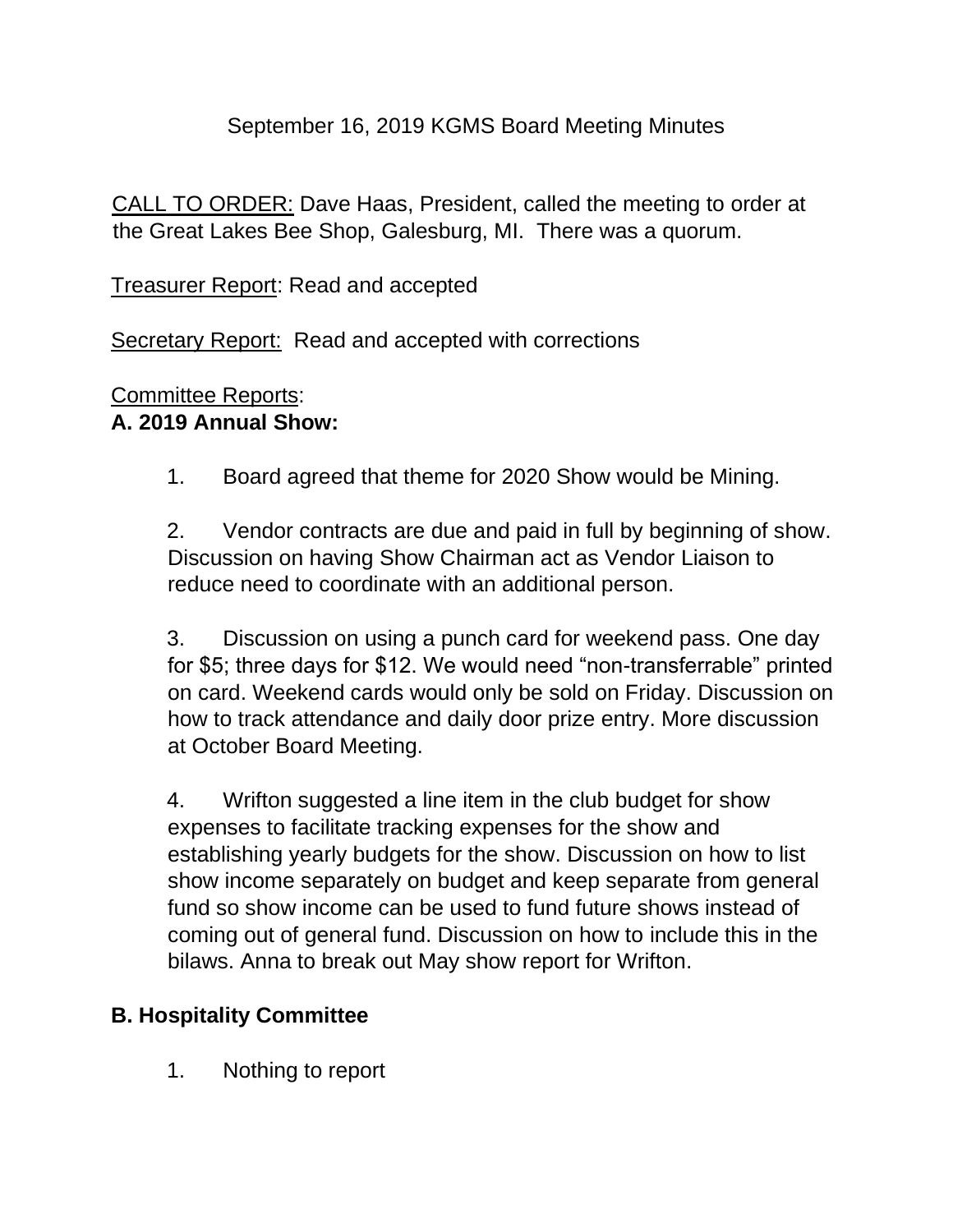#### **C. Kids Area Committee**

1. Nothing to Report

### **D. Education Committee**

1. Otsego Public Library has requested a presentation from KGMS on October 10

#### **E. Miscellaneous**

1. Dave sent revised Bi-laws to the membership. Revisions are due September 25. Dave will discuss changes with membership at October general meeting. Board to review and final to be submitted in December.

2. Dave reported that Detroit Rock Club members do not like that their show is not #1 in the state.

3. Holland club incorporated some of our show tips for their show with success.

4. Dave reported postage machine was not economically feasible to obtain.

5. Keith suggested club needs more social events for members and to maybe have a social event once a month.

Meeting adjourned at 8:44p.m. Next Board Meeting October 21, 2019 7:00p.m.

Recording Secretary

Cynthia Gauthier **Date Approved**: October 21, 2019